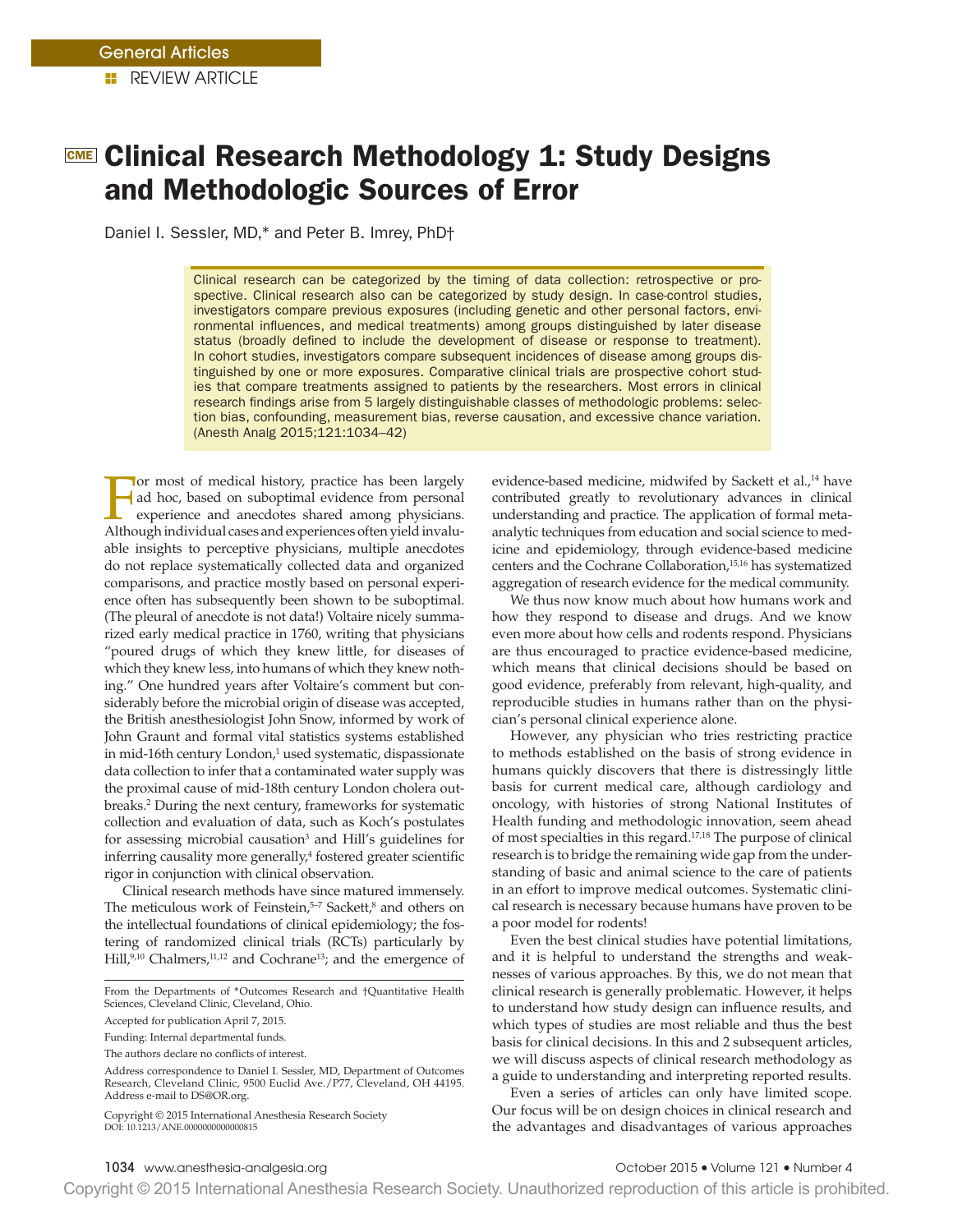to address clinical research questions. We focus on design because, although error can occur in design, data collection, and/or analysis and reporting of a study, poor study design generally cannot be remedied by subsequent steps.

A consequence of our focus on design is that we will not discuss operational issues, including ways to maintain blinding, electronic data acquisition, how to minimize and deal with missing data, or strategies for the prevention of fraud.19 Nor will we discuss result reporting, which also is subject to various types of error and potential infuence of competing interests. Furthermore, the 3 articles in this series will include only the most basic statistical approaches.

# RESEARCH APPROACHES

Clinical research studies can be broadly categorized as retrospective or prospective. Retrospective studies use existing data on current and past patients to answer questions. These studies are conducted by assembling and organizing contemporaneously recorded information on past events, analyzing previously stored biosamples, and/or by returning to patients and physicians for further information about the past. Prospective studies answer questions by collecting new data on current and future patients over a future period during which medically relevant events occur, generally using methods specific to the intended research.

Prospective studies can be either observational (noninterventional) or experimental (interventional), in the sense of manipulating study-related treatments. For example, an observational study might involve determining the concentration of a blood biomarker and evaluating relevant outcomes. Conversely, experimental interventions might include the use of a novel anesthesia regimen, intraoperative monitoring device, or temperature management protocol. Clinical studies also can be characterized by timing. In cross-sectional studies, for example, exposure and outcome are evaluated simultaneously. Cross-sectional studies thus essentially survey the state of affairs at a particular time without looking forward or backward. For example, is hypertension more common among current cigarette smokers than among nonsmokers? Or, is refux less common among patients who take antacids?

Cross-sectional studies, although useful for certain questions such as evaluating the prevalence of disease, are poor at capturing changes over time and hence provide little useful information for distinguishing causal from other relationships. Furthermore, cross-sectional studies may exclude important groups, such as people who die quickly, and thus are no longer represented in the population when the study is conducted. Consequently, cross-sectional studies are used only rarely in anesthesia research or in studies of treatment more generally, and we will not consider them further in this series.

In case-control studies, investigators ask whether people with a particular disease, or whose disease has progressed, had different previous exposures than people who remained free of the disease or whose disease remained stable or improved. For example, are surgical patients who develop anaphylactic reactions more likely to have been exposed to latex, or are patients who experience intraoperative malignant hyperthermia crises more likely to have a history of heat stroke?

In cohort studies, investigators look forward in time from exposure to outcome, by comparing frequencies and severities of outcomes in groups defned by different exposures. For example, do people with low vitamin D serum concentrations more often develop serious postoperative complications? The distinction can be nonobvious. For example, consider a study in which investigators compared anesthetic requirement in patients with and without fibromyalgia. The design might appear to be case-control because patients with and without disease are being selected. But, in fact, fibromyalgia is the exposure in this study and anesthetic requirement is the outcome. It is thus a cohort design.

An advantage of prospective studies is that they allow researchers to plan and manage data collection, which usually improves data quality. Prospective studies also allow investigators to answer specific research questions more directly than is usually possible in retrospective research. The trade-off for these benefits is higher research costs and longer waiting times for answers.

Comparative studies on treatments can be observational, when the researcher simply observes and describes current clinical practice. However, experimental studies generally are less prone to spurious fndings than observational studies, and prospective cohort studies become experiments when researchers manage, rather than simply observe, the choice and use of treatments. When treatments are allocated randomly (i.e., "randomized") to patients, the result is a special type of cohort study called a randomized clinical trial (RCT).

Randomization commonly is used, often in conjunction with concealment of treatment assignments from study participants and some investigators, a process known as "masking" or "blinding" allocation. RCTs that are blinded to the extent practical provide the clearest evidence of a therapy's effects but are not always practical, and there are other legitimate approaches to error mitigation, including alternating intervention designs.20 Two subsequent articles will discuss observational and randomized blinded studies in more detail.

# SOURCES OF ERROR

There is no perfect study. All are limited by practical and ethical considerations, and it is impossible to control all sources of error—even in fully randomized and meticulously blinded trials. Multiple studies are thus usually required to convincingly confrm (or disprove) a hypothesis. Most errors in clinical research arise from 5 major sources of methodologic problems: selection bias, measurement bias, reverse causation, excessive random (chance) variation, and confounding (Fig. 1). Within each of these general classes are many specific types of error such as recall bias, attrition bias, confounding by indication, and so on.21 Imperfect execution also hinders clinical research, as it does all human activities, but does not constitute methodologic error, and is hence beyond our scope here.

Selection bias, measurement bias, and reverse causation are systematic sources of error. They stem from intrinsic aspects of a study's design and would be expected to occur similarly in multiple repetitions of similarly designed studies. In contrast, chance or random error describes the net effect of idiosyncratic infuences, human variation, and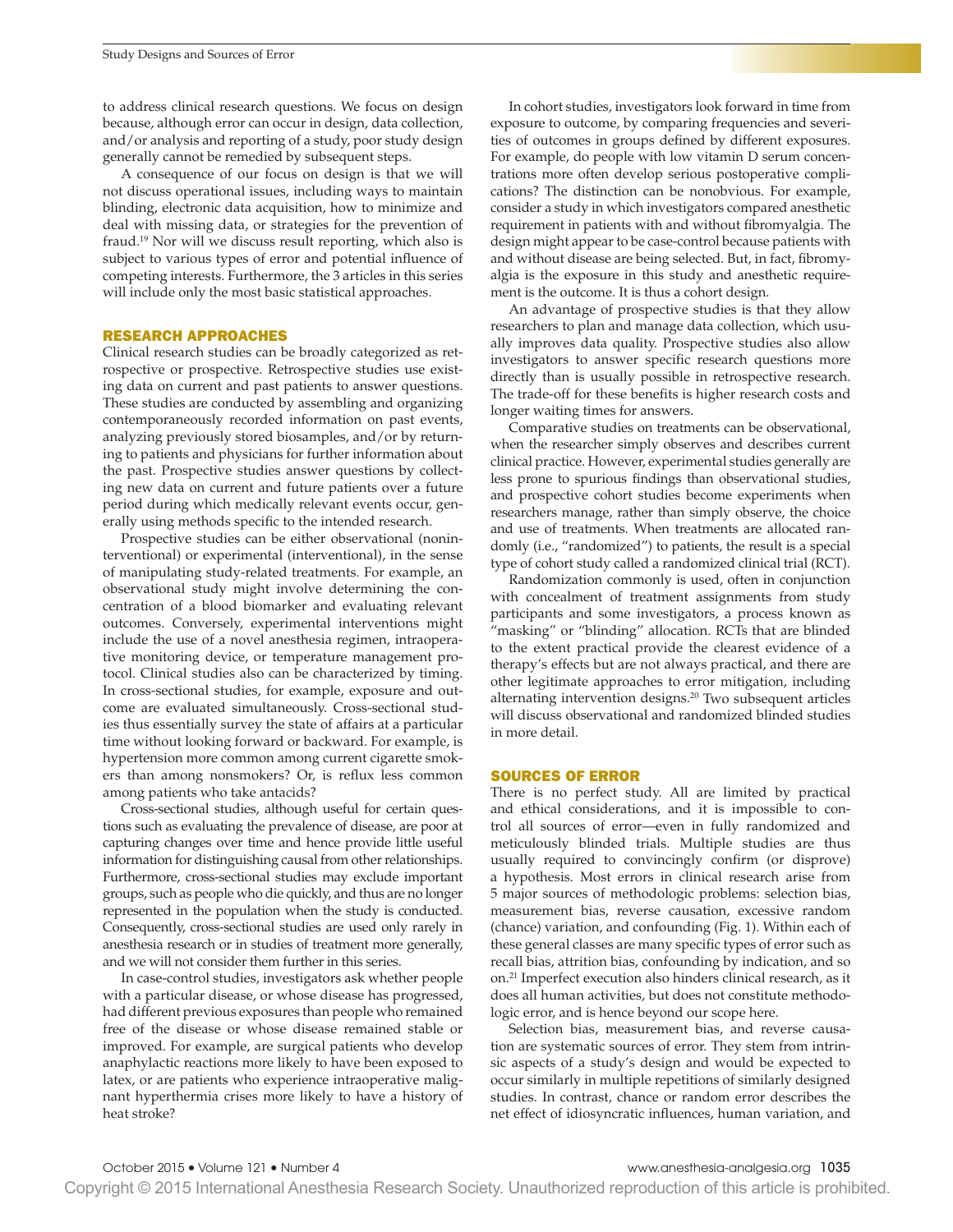

Figure 1. Sources of error. Investigators usually want to confirm a causal relationship between an exposure (such as obesity) and an outcome (such as postoperative respiratory complications); however, that relationship is only 1 of 7 possible causes of a statistically signifcant outcome; 5 of which are generally misleading—but often for subtle reasons.  $E =$  exposure;  $D =$  disease/outcome.

trend-free time-to-time fuctuations in measurements and measurement processes. Random errors because of such chance variation would not, therefore, be expected to similarly recur were the study to be repeated.

Confounding is a phenomenon—essentially, mistakenly attributing the infuence of one exposure to another—that can be inherent in the medical situation being addressed or can arise as a consequence of selection bias, measurement bias, or chance. For example, pretzel consumption is associated with hepatic cirrhosis. However, pretzels do not cause cirrhosis; instead, it is beer consumed with pretzels that damages the liver. Statistical planning and analysis can be effective in controlling and assessing the effects of chance and in removing distortions because of anticipatable confounding. The other sources of error selection bias, measurement bias, reverse causation, and possible confounding by unanticipated or even unknown factors—are most effectively addressed by strong study design.

# Chance

Chance error refers to the fact that the results of any given study will differ somewhat from the true biological situation because of random variation. Such variability is known to occur at multiple levels in medical research: from one patient to another, from measurements of the same patient from one time to another, and from one measurement to another of the same patient at the same time. For example, results may differ when portions of the same serum sample are analyzed by multiple autoanalyzers in the same or different laboratories. Similarly, interpretations of images and biopsy samples by multiple radiologists and pathologists may differ, as might results from the same radiologists and pathologists at different times. Such errors are more common and of greater magnitude than generally assumed.<sup>22-24</sup> Undetected data recording error, from misplaced decimals, reversed digits, and transcriptions from incorrect felds on

clinical report forms and spreadsheets are an omnipresent contributor to random variation in study results.

Another source of random error can be artifact from inaccurate or missing information because of random malfunctions or inappropriate settings of an automated data collection instrument: for example, when a blood pressure cuff is disconnected or is positioned incorrectly during surgery. Similarly, artifact can occur in nonautomated data collection because of random misunderstanding of defnitions by database coders. A type of measurement error, artifacts are more common than generally appreciated and have considerable potential to degrade analyses. We will discuss them later in this review in connection with measurement bias.

In large, well-designed studies, the net effects of chance on estimated treatment effects and other primary study conclusions usually are limited. Sometimes, however, just by bad luck, and especially in studies with few patients and/or imprecise measurement methods, the influence of chance can be substantial and lead to an incorrect conclusion (i.e., no benefit or even harm, rather than benefit). The trouble is that without replication of a study or another form of confrmation, no one can know if its results faithfully represent the "true" biological situation or if chance (bad luck) led to a seriously mistaken inference.

Before starting a study, investigators develop a scientifc hypothesis: a specific statement of the biological mechanism or clinical theory for which evidence will be collected. For example: "delirium is reduced by propofol vs. postoperative sevoflurane anesthesia." From this base, 2 "statistical hypotheses" are generated against which evidence collected by the study will be weighed.

The first, conventionally called the "null hypothesis  $H_0$ " is that only chance governs variation in patient responses and thus that some systematic relationship implied by the scientific hypothesis does not exist: for example,  $H_0$ : Delirium is equally likely after propofol and sevoflurane anesthesia." The second is a statement about the sort of relationship anticipated if the scientific hypothesis were true, proffered as a logical alternative to chance variation alone as refected in  $H_0$ , and hence called the "alternative hypothesis"  $H_A$ . Here, for instance, the alternative hypothesis would be " $H_A$ : Delirium is less common after propofol than sevofurane anesthesia." This is a predicted consequence of the initial scientific conjecture in large populations of similar patients receiving the 2 types of anesthesia for similar surgeries, and can be reasonably assessed by observing samples of patients.

A more general alternative hypothesis, appropriate to a less specific theory, would be  $H'_{A}$ : the delirium incidences after propofol and sevofurane anesthesia differ. This is a "2-sided" alternative because it counts departures from the null hypothesis  $H_0$  favoring either anesthetic as supportive, in contrast to the "1-sided" alternative specifying which best reduces delirium. (In general, investigators should a priori designate the most specific hypothesis consistent with their biological understanding, including expected directionality.) Researchers attempt to support alternative statistical hypotheses  $H_A$ , and consequently the scientific hypotheses generating them, by obtaining enough data consistent with  $H_A$  to falsify the corresponding null hypotheses

# 1036 www.anesthesia-analgesia.org ANESTHESIA & ANALGESIA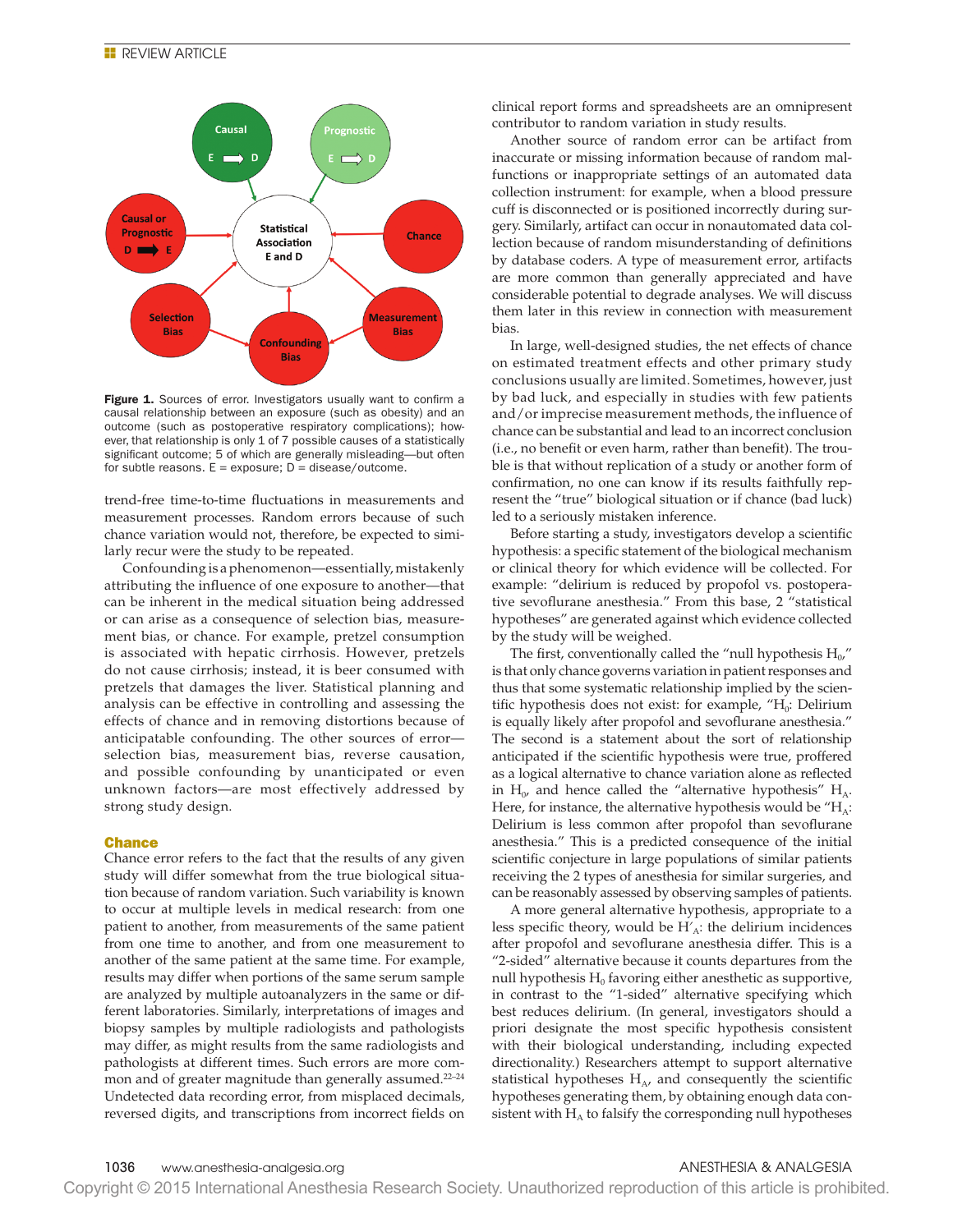$H<sub>o</sub>$ . This is effectively done if the data are shown to be of a very unusual sort if only chance were involved.

Let us say that in the resulting study sample, delirium is actually less common after propofol than after sevofurane anesthesia. The question then is whether the observed reduction is real (a true reflection of the biology) or whether it resulted from chance and/or from bias or confounding. The infuence of bias and confounding is hard to evaluate and can be substantial; however, random error (chance) can be managed by the use of statistical tools, the 2 most common of which are *P* values and confidence intervals.

The *P* value is an index between 0 and 1 of how easily the data can be accounted for by pure chance variation. Specifically, *P* values reflect whether the observed data are compatible with what might be expected within the range of chance variation for a study of similar size when the null hypothesis is true. In the most common circumstances, when the null hypothesis represents lack of difference or equality of treatment effects, the *P* value is an index of compatibility of the data with biological inactivity or with identical average effects of competing treatments.

Thus, small *P* values are interpreted as representing data essentially incompatible with random chance, and hence "statistically significant" in supporting the hypothesized treatment effect by falsifying  $H_0$ . A *P* value <0.05 is conventionally considered statistically significant, with smaller values refecting collections of data less and less compatible with chance, and hence for which chance is less and less plausible as a sole explanation. The conventional *P* value threshold of 0.05 is essentially arbitrary, and there are certainly situations (i.e., biologically implausible associations) in which it is reasonable to require smaller *P* values. Similarly, differences that are not statistically significant may well be clinically important.

We note though that a *P* value neither describes the actual magnitude of the clinical effect nor precludes the true effect differing considerably from that observed in a given study. The reason is that observed results are a combination of chance error superimposed on treatment beneft. Confidence intervals are thus used to describe the range of plausible treatment effects. For instance, a 95% confidence interval of 5% to 15% for the difference in the fractions of surgical patients who develop postoperative delirium after propofol or sevoflurane anesthesia is interpreted as meaning that the study data are compatible with a reduction in delirium risk anywhere between 5% and 15%.

Formally, a confidence interval is a range of estimates of an unknown numerical characteristic of a population from which the study sample is obtained, such as delirium incidences in patients given propofol or sevofurane in the population of interest rather than the study sample. This range is determined from the study data using a method that provides a specified chance, called the "confidence" coefficient," that the range will include the parameter's true value. Other things being equal, high confdence requires wide intervals; narrow intervals can be obtained by accepting a greater chance of missing the target and thus lower confidence. Assuming technical assumptions are correct, approximately 95% of 95% confdence intervals can be expected to include the corresponding true targeted values. Investigators who state, based on their

data, that the true reduction in delirium risk with propofol is between 5% and 15% can thus be 95% confdent that the statement is true, assuming chance is the only source of error. The use of 95% in defining confidence intervals is arbitrary but has become a widely accepted medical research convention, largely because of a useful connection between confidence intervals and hypothesis tests.

It is possible to test statistical effects, such as a difference in mean responses or a ratio of the fractions responding, by rejecting the hypothesized value if the confidence interval for the statistical effect excludes that value. For instance, we might hypothesize that the fraction of patients experiencing delirium after propofol anesthesia is half of the fraction experiencing it after sevoflurane anesthesia. That hypothesis would be rejected if the 95% confidence interval for the ratio of propofol to sevofurane delirium risks generated by the data in our study excludes the value 0.5.

Hypothesis testing defined this way will have false-positive probability (i.e., type 1 error, symbolically  $\alpha$ ) equal to the amount by which the interval's confidence coefficient falls short of certainty, that is, short of 100%. Thus, a 95% confdence interval extends the result of a conventional  $\alpha$  = 5% level test of a statistical null hypothesis, by summarizing the results of similar tests of every possible other hypothesis: those with hypothesized values outside the interval are rejected, whereas those with hypothesized values in the interval are retained; this is the sense in which the latter are termed compatible with data (Fig. 2).

An additional, and sometimes serious, source of chance error results when investigators either informally or formally test various hypotheses, thereafter choosing one that is "signifcant" or consistent with their biases. This process, colloquially known as "data mining," is much more prone to false-positive error than is conveyed by the conventional  $\alpha$  = 5% associated with each individual test. This underlying "multiple testing" issue occurs in various guises. For example, the relationships of a disease to many possible risk factors (e.g., foods, occupational exposures, gene markers) may be simultaneously evaluated. Similarly, many different outcomes may be evaluated or a single outcome may be assessed at multiple time points. And finally, accumulating results of a study may be assessed periodically.

The problem is that if each of a number of tests has chance α of producing a false-positive result when no effect is present, then the chance of at least some false positives when no effect is present increases with the number of tests performed to the point where false positives become virtually certain. The trouble is that false positives cannot readily be distinguished from true positives. Several strategies are available to address this problem. Perhaps the most important is a priori designation of a single primary outcome or of multiple outcomes with appropriate statistical compensation to preserve total false-positive error at a specifed level  $α$ . Similarly, the specific statistical approach should be designated a priori.

To assure a priori designation of these important design elements, most journals will only consider manuscripts describing clinical trials if the trials were publically registered before trial enrollment starts. Various study registries are available, but perhaps the most commonly used is Clinical Trials, which can be accessed at ClinicalTrials.gov. Despite its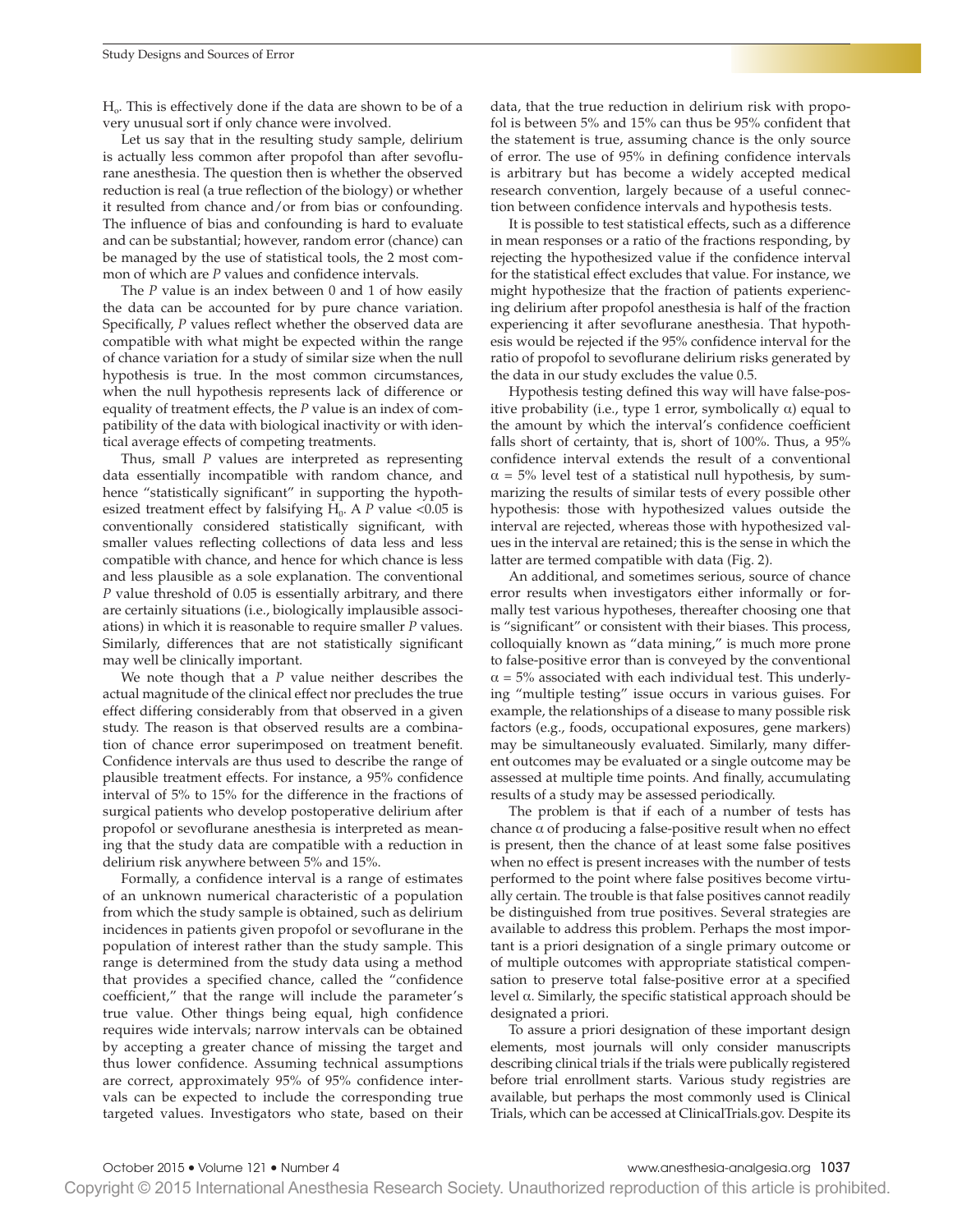

**Treatment Effect Scale** ← Favoring Control Favoring Treatment →

Figure 2. Confidence intervals for a difference or other comparative measure of outcomes between an experimental treatment and a control treatment. The horizontal axis is a scale of possible true values of this treatment effect, for which each confdence interval spans a range of plausible values compatible with the data from which the interval was generated. The vertical lines, from left to right, denote a relative deficiency of the experimental compared with control treatment that is the maximum acceptable in light of other advantages of the experimental treatment, such as reduced risk or costs, equality of treatments, and a beneft of the experimental treatment anticipated when designing the study. Each pair of lines portrays 95% (shorter) and 99% (longer) confdence intervals, summarizing, respectively, 5% and 1% level tests of signifcance of possible treatment effect values, with each line spanning the range of values which the data are insuffcient to reject. Interpretations: (A) the observed treatment effect is not statistically signifcant, while at the 5% level of statistical signifcance the data are incompatible with either an intolerable defciency or a beneft as large as anticipated, and at the 1% level cannot exclude such effects in either direction. B, The observed treatment effect is statistically signifcant at the 5% but not at the 1% level, compatible with the anticipated experimental treatment benefit, and excludes an intolerable deficiency. C, As for B and also statistically significant at the 1% level. D, The observed treatment effect is statistically signifcant, excludes an intolerable defciency, and shows statistically signifcantly better than anticipated treatment beneft at the 5% but not the 1% level. E, The experimental treatment is statistically signifcantly worse than the control at the 5% but not the 1% level and compatible with a range of readily tolerable and clearly intolerable treatment defciencies. F, As for E and also statistically signifcantly worse at the 1% level. G, The experimental treatment is statistically signifcantly worse than its maximum tolerable defciency at the 5% level, and statistically signifcantly worse than control but still compatible with tolerable defciency at the 1% level.

name, the registry is not restricted to trials and will accept cohort, case-control, and other types of clinical research. Trial registries contain important but limited information. Increasingly, investigators are separately publishing detailed methods of proposed studies, and some major journals are requiring submission and/or posting of study protocols, thus publically documenting a priori design and analysis choices.

Unfortunately, neither *P* values nor confidence intervals preclude or incorporate effects of systematic errors, which are often far more important than chance errors. In other words, the chance of meaningful random error can be very low, but the results still completely wrong because of bias and/or confounding.

# Selection Bias

Selection bias occurs when otherwise-eligible participants are chosen nonrandomly for study inclusion and/ or assigned to one treatment or another for nonrandom reasons, including reasons that might infuence their response to treatment. This can result from subtle forms of the disease being missed or treatment being directed to patients thought most likely to beneft.

For example, patients with better education or stronger support systems may seek treatment earlier or be given more aggressive treatment. Similarly, patients may comply poorly with or even stop particular treatments, either for perceived lack of efficacy or because of side effects, essentially selecting themselves out of a study. For example, in a study of postoperative cognitive deficits, those with compromised executive function may simply be unable to organize a return visit for testing, with the consequence that attrition bias makes the tested cohort appear to have better cognitive function than the full study population. The extent to which any of these events occur nonrandomly usually is difficult to assess.

Directing a treatment to patients subjectively thought most likely to benefit is a perfectly natural and appropriate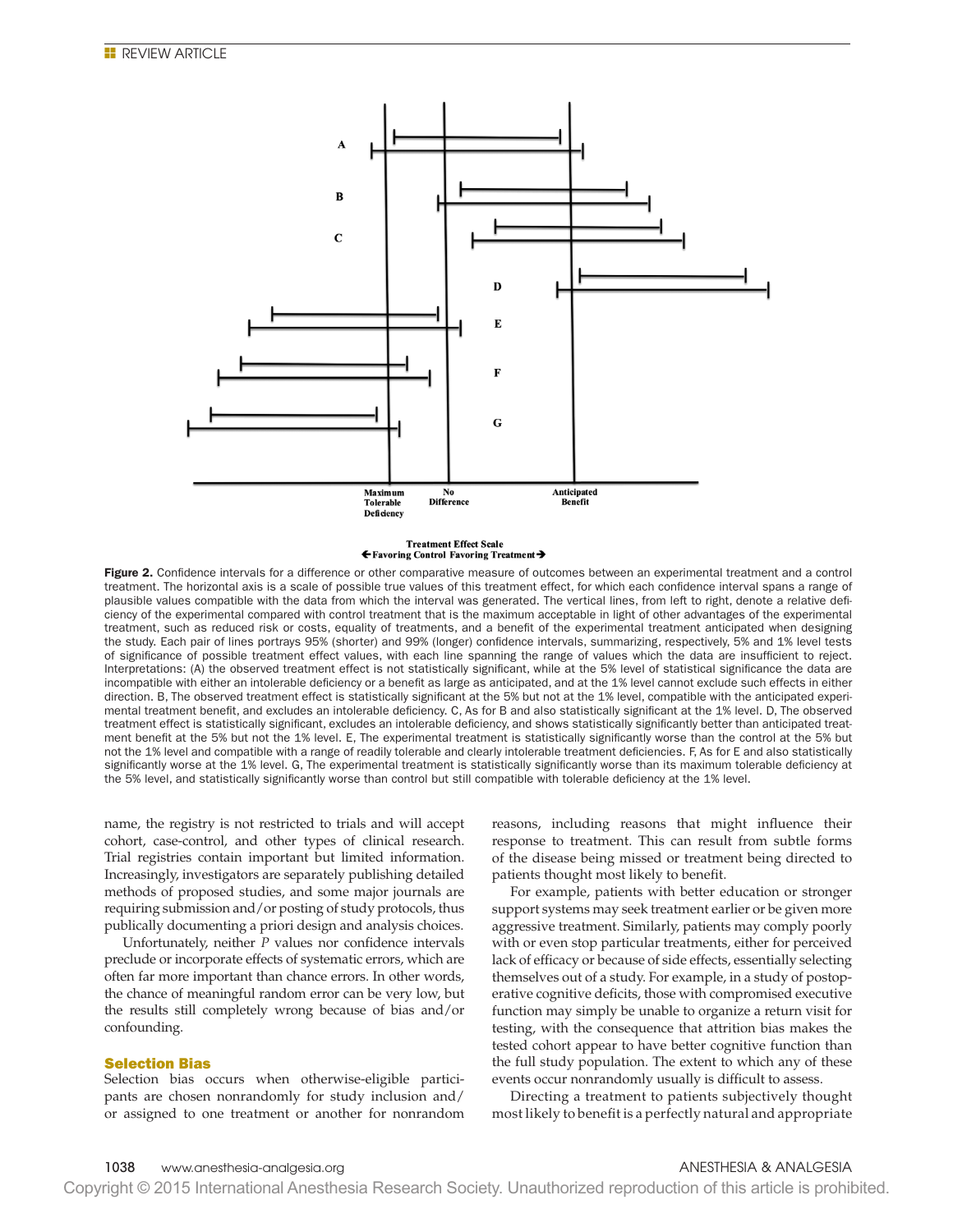tendency in clinical care; however, the selection bias that results leads to what is known as "confounding by indication" in observational treatment comparisons, and the consequence is that one cannot be sure whether differences in treatment outcomes are because of differences in the effects of the treatments or initial constitutional differences in selected patients. In experimental studies, selection bias can largely be prevented by proper randomization followed by encouragement of patients, caregivers, and investigators to maintain the designated treatment allocation.

# Measurement Bias

In studies that use retrospective data collection, the quality of records is often poor because most recording systems were designed for clinical or administrative purposes rather than research. The difficulty is that existing record quality may vary nonrandomly. In contrast, the quality of prospectively collected data can be excellent in well-conducted studies in which data collection methods can be tailored to the research rather than to administrative objectives external to it.

Measurement bias can result in any type of study, when any aspects of data quality, availability, or measurement method vary for reasons other than chance. For example, patients given new treatments may be watched more closely than those receiving conventional therapy, and enthusiastic clinicians may overestimate the benefts of new treatments or underestimate associated complications.

Data artifacts also can easily produce measurement bias when data are distorted or missing nonrandomly. However, vulnerability to bias depends on precisely what is meant by "nonrandom." Errors or missingness occur "completely at random" if there are no correlates of their occurrence and magnitude, "at random" if their occurrence and magnitude have correlates but are independent of the data missed or distorted, and "not at random" if occurrence or magnitude depends on the unobserved true values of the distorted or missing data.

Problems that occur completely at random increase chance variability but do not necessarily produce measurement bias, depending on the specific nature of the problem. In contrast, "at random" problems can easily generate bias, but such bias can be corrected by careful analysis if the correlates of the problem are known and have been measured, for example, if data are more frequently missing in the elderly but age is recorded. Measurement bias because of nonrandom artifact or missingness cannot be corrected in data analysis, and hence presents the greatest threat to research conclusions. The sensitivity of results to such problems, however, can be explored by "sensitivity analyses," that is, multiple analyses under different assumptions about the error-generating mechanism.

Many papers presenting registry analyses do not adequately describe how artifact, and data accuracy more generally, were evaluated and handled, and how much artifact was found. It is likely that detailed descriptions of artifact defnition, quantity, and handling will soon be required in registry reports, along with sensitivity analyses when artifact has the potential to substantively infuence conclusions.

|                          |                   | Table 1. Recall Bias, a Type of Measurement Bias |
|--------------------------|-------------------|--------------------------------------------------|
| <b>Reported parental</b> | <b>Rheumatoid</b> | No rheumatoid arthritis                          |
| arthritis history        | arthritis $(\%)$  | (%)                                              |
| Neither parent           | 27                | 50                                               |
| One parent               | 58                | 42                                               |
| <b>Both parents</b>      | 1.5               | 8                                                |

Otherwise-similar people with and without arthritis were asked whether their parents had arthritis. People with arthritis were far more likely to report that one or both parents also had arthritis. The difference was highly statistically signifcant, with a P value of 0.003. The subjects with and without arthritis, however, were siblings. They had exactly the same parents! (Modifed from Schull WJ, Cobb S. The intrafamilial transmission of rheumatoid arthritis. 3. The lack of support for a genetic hypothesis. J Chronic Dis 1969;22:217–22.)

Measurement bias in clinical data collection can be subtle and hard to detect. Consider, for example, a classic study by Schull and Cobb (Schull and Cobb 1969). The investigators asked an important question: Is arthritis hereditary? The experiment consisted of asking otherwise-similar people, with and without arthritis, whether their parents had arthritis. Their results are shown in Table 1. The results were clear: people with arthritis were far more likely to report that one or both parents also had arthritis. The difference was highly statistically significant, with a *P* value of 0.003.

There was just one problem. The subjects with arthritis and the subjects without arthritis were siblings; they had exactly the same parents!

So what happened here? Were some of the subjects lying? Unlikely. Most likely, people with rheumatoid arthritis thought much more about arthritis than those who did not. And they were far more likely to have discussed the issue with their parents and thus know (and remember) whether their parents had arthritis. This is "family information bias," a specific example of what is more generally called "recall bias." There are many other types of measurement bias, some of which are equally subtle.

An analog is that people with cancer are preoccupied with cancer and spend lots of time asking "why me?" Various environmental exposures, such as pesticides and workplace chemicals, are known to cause cancer in animal models and are thought or known to cause certain specifc cancers in humans. Now let us say investigators are interested in whether environmental exposure contributes to the development of cancer.

The most obvious approach would be to find a group of patients with cancer and a similar group without cancer, and then ask about their environmental exposures. The results are predictable: those with cancer will come up with long lists of exposures because the question was already on their minds.

But when the investigators ask noncancer subjects if they have had major environmental exposures, the answers will usually be something like "Uh, no; not that I remember." The point is that such a difference in reported exposure would almost surely be statistically significant in a large study and almost certainly exaggerate the difference between cases and controls, if any, in real exposure. This is another example of recall bias.

Measurement bias also results from the placebo effect, which should never be underestimated. This is especially the case for subjective responses such as pain and qualityof-life, but placebo effects also have repeatedly been shown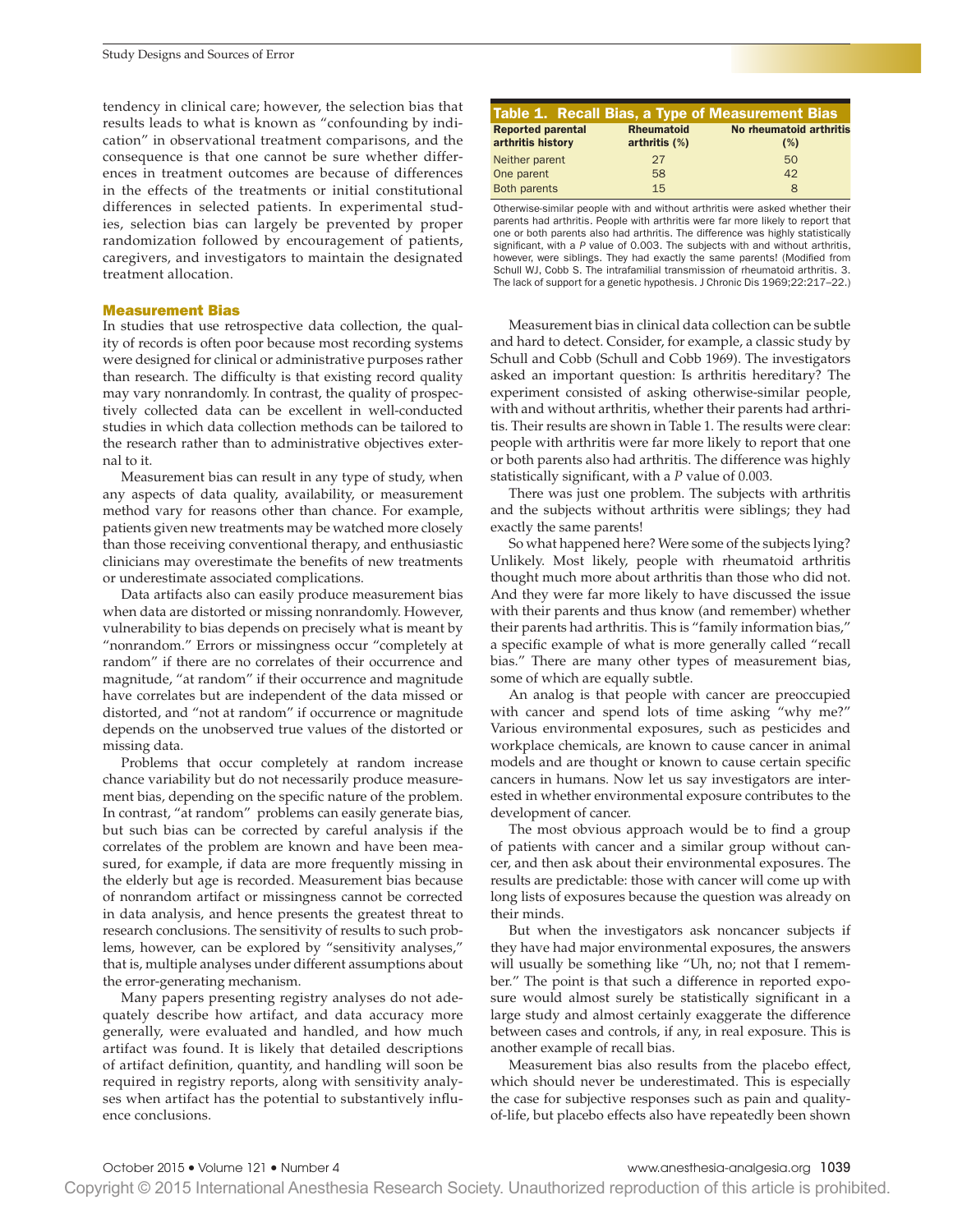

Figure 3. The placebo effect is well known and can substantially bias results. However, patients report beneft from placebo administration even when they know that their treatment is a placebo. Patients with irritable bowel syndrome were randomized to either open-label placebo pills presented as "placebo pills made of an inert substance, like sugar pills, that have been shown in clinical studies to produce signifcant improvement in IBS symptoms through mind-body self-healing processes" or no-treatment controls with the same quality of interaction with providers. Open-label placebo produced signifcantly higher mean global improvement scores  $(P = 0.02)$ . Modified from Kaptchuk et al.<sup>27</sup> Reprinted under a Creative Commons Attribution License.

to influence supposedly objective outcomes<sup>25-27</sup> and, amazingly, patients report beneft from placebo administration even when they know that their "treatment" is a placebo (Fig. 3). 27 Taking a placebo—even one they know is a placebo—makes people feel better or at least believe and say they feel better!

Measurement bias in clinical trials can be largely controlled by blinding, sometimes called double blinding or triple blinding, to the extent that patients, clinicians who make treatment decisions and investigators who assess outcomes are unaware of which patients receive which treatments. Blinding does not remove placebo effects, which no one knows how to do, but distributes their benefts equally across patients in all treatment groups.

# **Confounding**

Confounding is distortion of an apparent association between 2 factors that results from failure to account for a third factor associated with both. Confounding most often is contemplated and recognized when it produces a statistically signifcant relationship that is not clinically or biologically real; however, confounding can also hide a true association. Confounding is an important and sometimes subtle source of error because such alternative infuences may not even be suspected. In retrospective studies, potential confounding factors may be well known but unavailable for analysis by virtue of not being included in clinical records.

To take a trivial example, the rate of mortality is much greater in Florida than Alaska. Is this because Florida is a more dangerous place to live? Should Florida retirees move to Alaska to enjoy a longer retirement? No. To do so would be to mistakenly attribute effects of biology to effects of geography. Mortality is greater in Florida because the median age of Floridians is 7 years greater than that in Alaska. In other words, the relationship of mortality to the state in which one resides is confounded by age, the factor that links exposure (the state of residence) with outcome (mortality). Of course, if investigators know that age is important, and know the ages of people in each state, then it is easy to compensate. For example, you might compare mortality of subgroups of people of similar ages in each state; you might also use statistical adjustments to compensate for differing ages.

The trouble is that potential confounding factors often are unknown. Alternatively, factors may be suspected confounders, but the data needed for adequate statistical compensation may not be available. To the extent that these factors infuence the results, conclusions can be quite wrong, with the extent of the error being essentially unknown.

As an example of confounding by indication, blood transfusions are strongly associated with adverse outcomes, including mortality. However, blood transfusions are far more likely to be required by patients who are sickest in the frst place. When one compares the mortality of groups differing in how many blood transfusions have been administered, one is implicitly comparing groups with very different levels of underlying illnesses. It is quite possible that underlying illness contributes more to subsequent mortality than the blood transfusions themselves.

Consider, for example, patients who have anemia, which often accompanies chronic diseases, including cancer, or patients having especially long and/or large operations. These patients are more likely than others to need a blood transfusion, and they are more likely to have bad outcomes. But the 2 are not necessarily directly linked; instead, they are indirectly linked (i.e., confounded) by the fact that sicker patients having larger operations are more likely to both need blood and have bad outcomes.

The important point is that a statistical association (i.e., *P* < 0.05) of transfusions with bad outcomes would not necessarily imply that restricting transfusions will improve outcomes because an entirely beneficial causal effect of transfusions may be concealed by the competing causal effect of the poorer initial conditions of patients who require them. Even an exceptionally statistically significant excess of adverse outcomes in transfused patients might be completely spurious, because of the separate associations of the need for transfusion and adverse outcomes with initially poor prognosis for unrelated reasons.

The extent to which these subtle and hard-to-quantify confounding factors contribute to research conclusions can be difficult to determine retrospectively. In other words, blood transfusions may actually worsen outcomes, but it is equally possible that outcomes are worse in patients given transfusions by virtue of factors that led to their being transfused. The distinction is critical because restricting transfusions will only improve outcomes if the first mechanism is accurate. Or, to make a stronger statement, basing transfusion policy on a spurious relationship would likely harm patients by denying them needed transfusions.

It is easy to confuse confounding, a statistical problem that can arise without a biologically or clinically meaningful basis, solely because of composition of a research sample, with "effect modification," which is a manifestation of nature's complexity that may be of critical clinical importance. Consider 2 examples.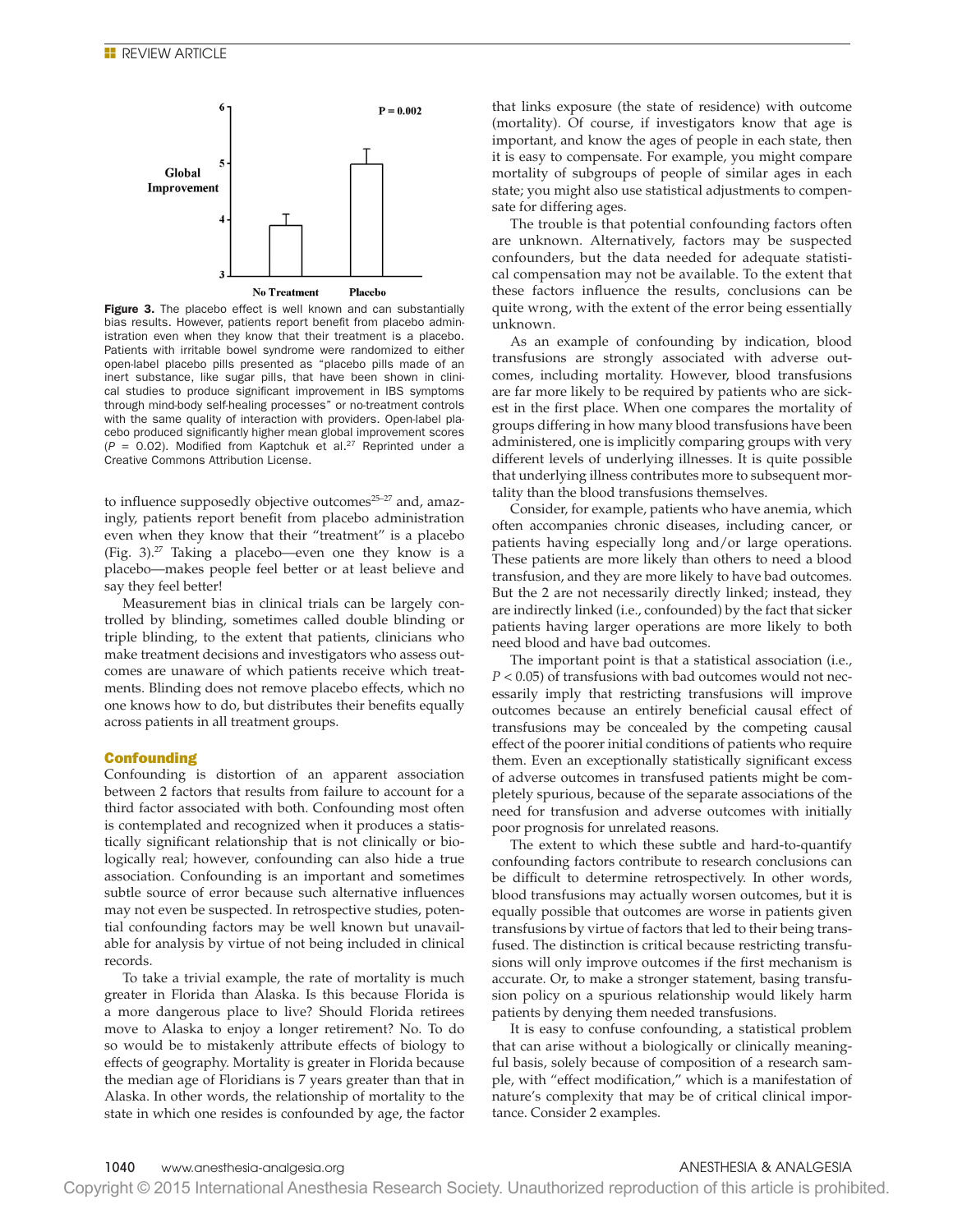First, suppose therapy A outperforms therapy B to a similar degree whether men or women are treated, but women generally do better than men. Suppose 10% of men but only 1% of women experience the least desirable outcome, regardless of which therapy they receive. If therapy A has an unpleasant side effect occurring mostly in men, so men receive B more than women, then the relative beneft of A will be exaggerated by comparing the more frequently female recipients of A with the more frequently male recipients of B. For instance, if 70% of those receiving therapy A are female, and 70% of those receiving therapy B are male, then the least desirable outcome will be experienced by only  $0.3 \times 10\% + 0.7 \times 1\% = 3.7\%$  of those on therapy A but by  $0.7 \times 10\% + 0.3 \times 1\% = 7.3\%$  of those on therapy B. To the naive who compare these proportions without regard to the different gender compositions of the patient groups, therapy A will appear to have halved the event rate relative to therapy B, although the performances of the 2 therapies are actually identical. This is confounding, (specifically, confounding by indication), a failure to compare appropriately similar groups, in a manner fully analogous to the earlier geographical example, with therapies A and B playing the respective roles of Alaska and Florida, and men and women playing the respective roles of seniors and younger folks.

Second, consider a situation in which, because of underlying biological mechanisms, therapy A is more effective and less toxic in men whereas therapy B is more effective and less toxic in women. Or, to take an extreme example, for a disease with case fatality of 50% in untreated patients, suppose for those receiving therapy A the case fatality decreases to 25% in men but increases to 75% in women, with these numbers reversed, case fatalities of 75% in men but 25% in women, among recipients of therapy B. This is effect modification, in which the relative effect of an exposure or treatment differs from group to group, in this case as a function of sex. In this example, the effect of therapy A relative to therapy B is to triple (75% vs 25%) the case fatality among women, but to reduce it by two-thirds (25% vs 75%) among men. Unlike confounding, which is essentially a research error, effect modification describes biological situations with distinct clinical implications and needs to be understood if treatments are to be optimally applied.

Aspects of the patient's condition or circumstances are candidates for effect modifers. A well-known example is that the benefit of streptokinase and other thrombolytic agents for improving stroke outcomes depends on the time elapsed after stroke onset. Specifically, the substantial benefit achievable with early administration is modified (in this case largely lost) when a thrombolytic is given too late.

# Reverse Causation

Reverse causation is a special and rare type of error in which the roles of cause and effect are misconstrued, so an effect is mistaken for a cause and a cause mistaken for an effect. For example, certain organisms are more commonly isolated from the esophagus in patients with esophageal cancer or precancerous conditions than from healthy controls. However, a conclusion that such organisms cause the cancer would be incorrect because the cancerous condition may produce tissue changes altering the microenvironment and consequently the esophageal microflora.

Reverse causation errors occur when investigators have difficulty identifying the timing, and particularly the ordering, of when a patient is exposed to a risk factor of interest and when the relevant disease outcome first occurred. Such errors are of most concern in studies with retrospective data collection. However, reverse causation error also can occur in prospective studies of long-term exposures and/ or chronic disease, where data collected prospectively may reflect long-standing lifestyle and environmental factors and disease signs or symptoms that may have originated much earlier with sequence unknown.

For instance, prospective cohort studies of cancer etiology typically exclude cases diagnosed early during the follow-up period because they may have been latent at the study's start and been initiated before the study's assessment of the exposure. The problem this causes is evident in studies on smoking and lung cancer. In such studies, lung cancer is found more often among smokers who recently quit than among current smokers because some people with early symptoms of cancer stop smoking before accruing a formal diagnosis. Reverse causation thus makes it appear as if quitting smoking promotes cancer, which is not actually the case.

# CONCLUSIONS

Clinical research can be categorized by the timing of data collection: retrospective or prospective. Clinical research also can be categorized by study design. In cross-sectional studies, exposure and outcome are evaluated simultaneously. In case-control studies, investigators compare previous exposures (including genetic and other personal factors, environmental infuences, and medical treatments) between groups distinguished by later disease status (broadly defined to include the development of disease or response to treatment). In cohort studies, investigators compare the subsequent incidence of disease between groups distinguished by one or more exposures.

The major sources of error in clinical research are selection bias, confounding, measurement bias, reverse causation, and chance. Selection bias results from nonrandom allocation of patients to exposures in a way that infuences outcomes. Confounding results when an apparent association between a particular exposure and disease actually results from their separate relationships with something else, termed a "confounder." Measurement bias results from nonrandom errors in assessing exposure and/or disease. Reverse causation errors occur when the timing of exposure and disease development are unclear, allowing a consequence of a disease process to be mistaken for a contributing cause. Chance error refers to the fact that the results of any given study will not perfectly refect the true biological situation because of random variation from one patient to another, of the same patient from one time to another, and from one measurement to another.

Clinical research errors in general, and biases in particular, are best avoided by a strong study design coupled with thoughtful statistical analysis. Although the latter can compensate for confounding to the extent that factors are known and measured, formal statistical methods are most effective in coping with evaluating random variation. Hence, although design and analysis are both important, prevention by design is usually much preferable to correction by